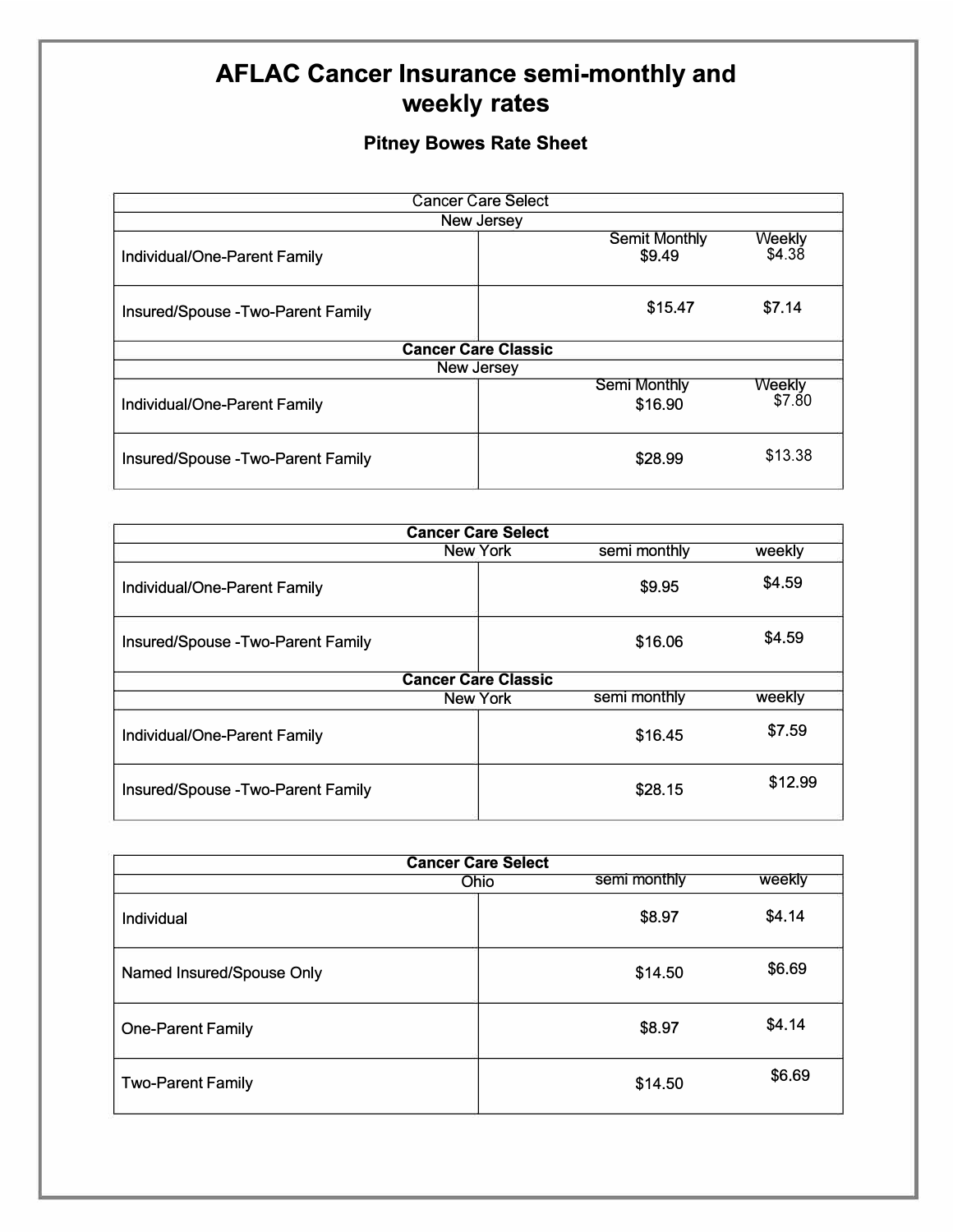| <b>Cancer Care Classic</b> |                      |         |  |
|----------------------------|----------------------|---------|--|
|                            | semi monthly<br>Ohio | weekly  |  |
| Individual                 | \$15.86              | \$7.32  |  |
| Named Insured/Spouse Only  | \$26.98              | \$12.45 |  |
| One-Parent Family          | \$15.86              | \$7.32  |  |
| <b>Two-Parent Family</b>   | \$26.98              | \$12.45 |  |

| <b>Cancer Care Select</b> |                            |         |
|---------------------------|----------------------------|---------|
|                           | semi monthly<br>Washington | weekly  |
| Individual                | \$8.97                     | \$4.14  |
| Named Insured/Spouse Only | \$14.50                    | \$6.69  |
| One-Parent Family         | \$8.97                     | \$4.14  |
| <b>Two-Parent Family</b>  | \$14 50                    | \$6.69  |
|                           | <b>Cancer Care Classic</b> |         |
|                           | semi monthly<br>Washington | weekly  |
| Individual                | \$15.86                    | \$7.32  |
| Named Insured/Spouse Only | \$26.98                    | \$12.45 |
| One-Parent Family         | \$15.86                    | \$7.32  |
| <b>Two-Parent Family</b>  | \$26.98                    | \$12.45 |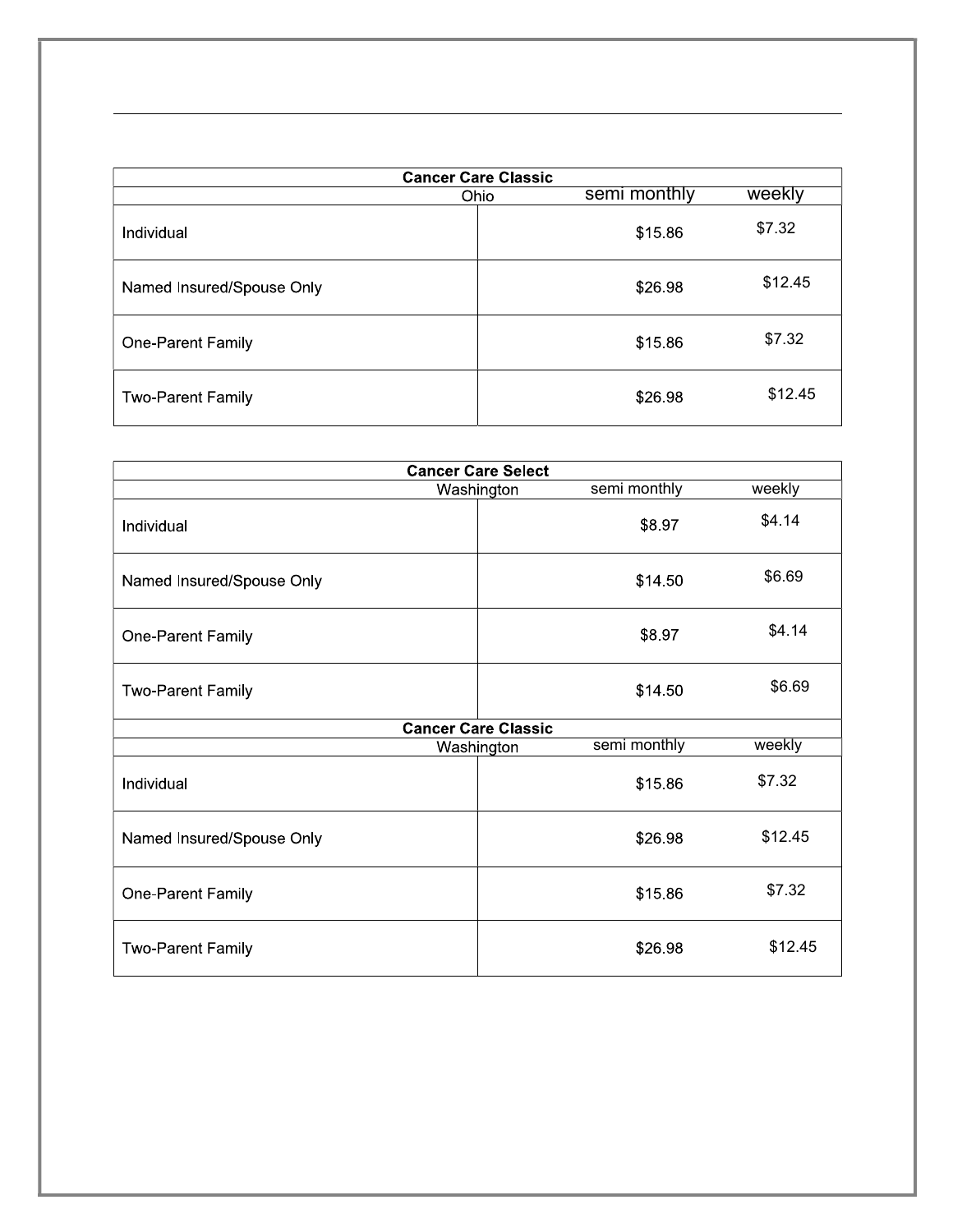| <b>Personal Cancer Indemnity Insurance</b><br>l Level 1 |          |              |         |
|---------------------------------------------------------|----------|--------------|---------|
|                                                         | Virginia | semi monthly | weekly  |
| Individual                                              |          | \$9.35       | \$4.32  |
| One-Parent Family                                       |          | \$10.85      | \$5.02  |
| Two-Parent Family                                       |          | \$15.25      | \$7.04  |
| <b>Personal Cancer Indemnity Insurance   Level 2</b>    |          |              |         |
|                                                         | Virginia | semi monthly | weekly  |
| Individual                                              |          | \$13.45      | \$6.21  |
| Vir<br>One-Parent Family                                |          | \$16.45      | \$7.59  |
| <b>Two-Parent Family</b>                                |          | \$22.75      | \$10.50 |

| <b>Personal Cancer Indemnity Insurance   Level 1</b> |                                                      |         |  |
|------------------------------------------------------|------------------------------------------------------|---------|--|
|                                                      | semi monthly<br>Puerto Rico                          | weekly  |  |
| Individual                                           | \$9.35                                               | \$4.32  |  |
| One-Parent Family                                    | \$10.85                                              | \$5.01  |  |
| <b>Two-Parent Family</b>                             | \$15.25                                              | \$7.04  |  |
|                                                      | <b>Personal Cancer Indemnity Insurance   Level 2</b> |         |  |
|                                                      | semi monthly<br>Puerto Rico                          | weekly  |  |
| Individual                                           | \$13.45                                              | \$6.21  |  |
| One-Parent Family                                    | \$16.45                                              | \$7.59  |  |
| <b>Two-Parent Family</b>                             | \$22.75                                              | \$10.50 |  |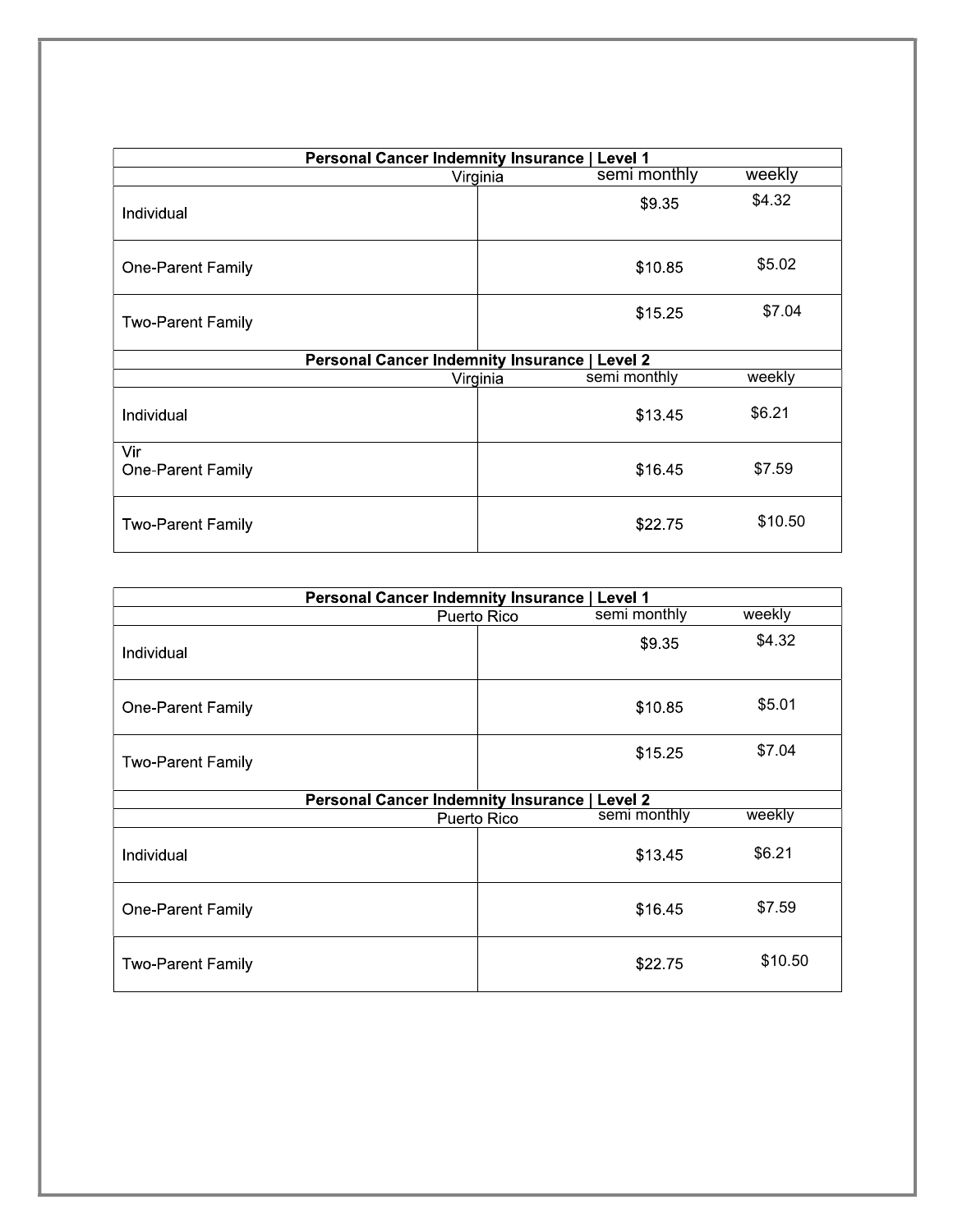| Lump Sum Cancer - \$30,000 |               |              |        |
|----------------------------|---------------|--------------|--------|
|                            | New Hampshire | semi monthly | weekly |
| Individual                 |               | \$10.53      | \$4.86 |
| Named Insured/Spouse Only  |               | \$16.77      | \$7.74 |
| One-Parent Family          |               | \$12.09      | \$5.58 |
| <b>Two-Parent Family</b>   |               | \$17.94      | \$8.28 |

Rates for New Hampshire based on ages 18-35 Rates are higher based on ages 35 an higher.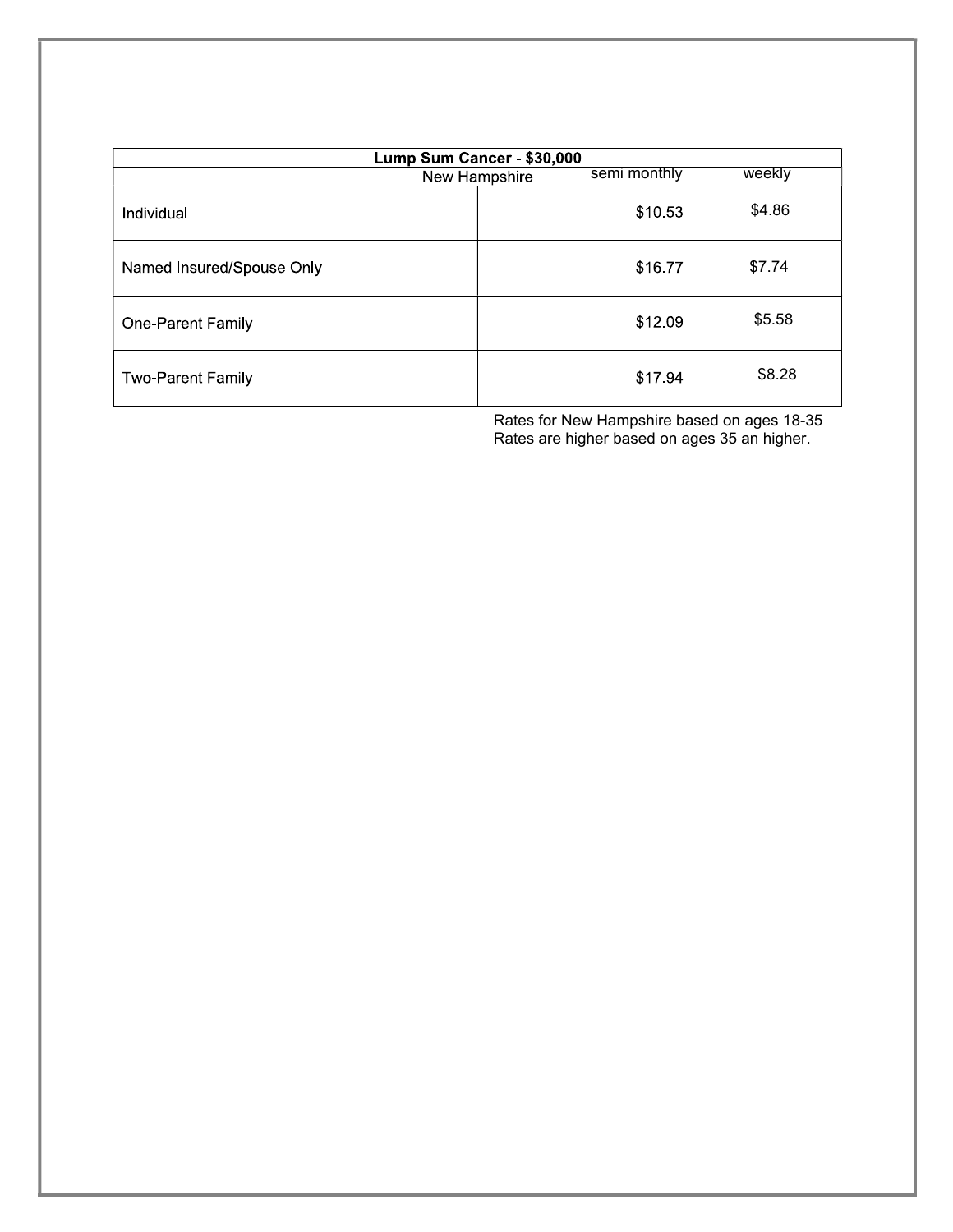## **Aflac Cancer Protection Assurance | Plan 1**

Alaska, Alabama, Arkansas, California, Colorado, Delaware, DC, Georgia, Guam, Hawaii, Illinois, Iowa, Kentucky, Idaho, Kansas, Louisiana, Maine, Michigan, Minnesota, Mississippi, Missouri, North Dakota, North Carolina, Nebraska, New Mexico, Nevada, Massachusetts, Oklahoma, Pennsylvania, Texas, South Carolina, South Dakota, Oregon, Virgin Islands, Vermont, Wisconsin, West Virginia, Wyoming

| Individual                | semi monthly<br>\$8.30 | weekly<br>\$3.83 |
|---------------------------|------------------------|------------------|
| Named Insured/Spouse Only | \$13.18                | \$6.08           |
| <b>One-Parent Family</b>  | \$8.30                 | \$3.83           |
| <b>Two-Parent Family</b>  | \$13.18                | \$6.08           |

## Aflac Cancer Protection Assurance | Plan 2

Alaska, Alabama, Arkansas, California, Colorado, Delaware, DC, Georgia, Guam, Hawaii, Iowa, Illinois, Kentucky, Idaho, Kansas, Louisiana, Maine, Michigan, Minnesota, Mississippi, Missouri, North Dakota, North Carolina, Nebraska, New Mexico, Nevada, Massachusetts, Oklahoma, Pennsylvania, Texas, South Carolina, South Dakota, Oregon, Virgin Islands, Vermont, Wisconsin, West Virginia, Wyoming

| Individual                | semi monthly<br>\$16.75 | weekly<br>\$7.73 |
|---------------------------|-------------------------|------------------|
| Named Insured/Spouse Only | \$28.82                 | \$13.30          |
| One-Parent Family         | \$16.75                 | \$7.73           |
| <b>Two-Parent Family</b>  | \$28.82                 | \$13.30          |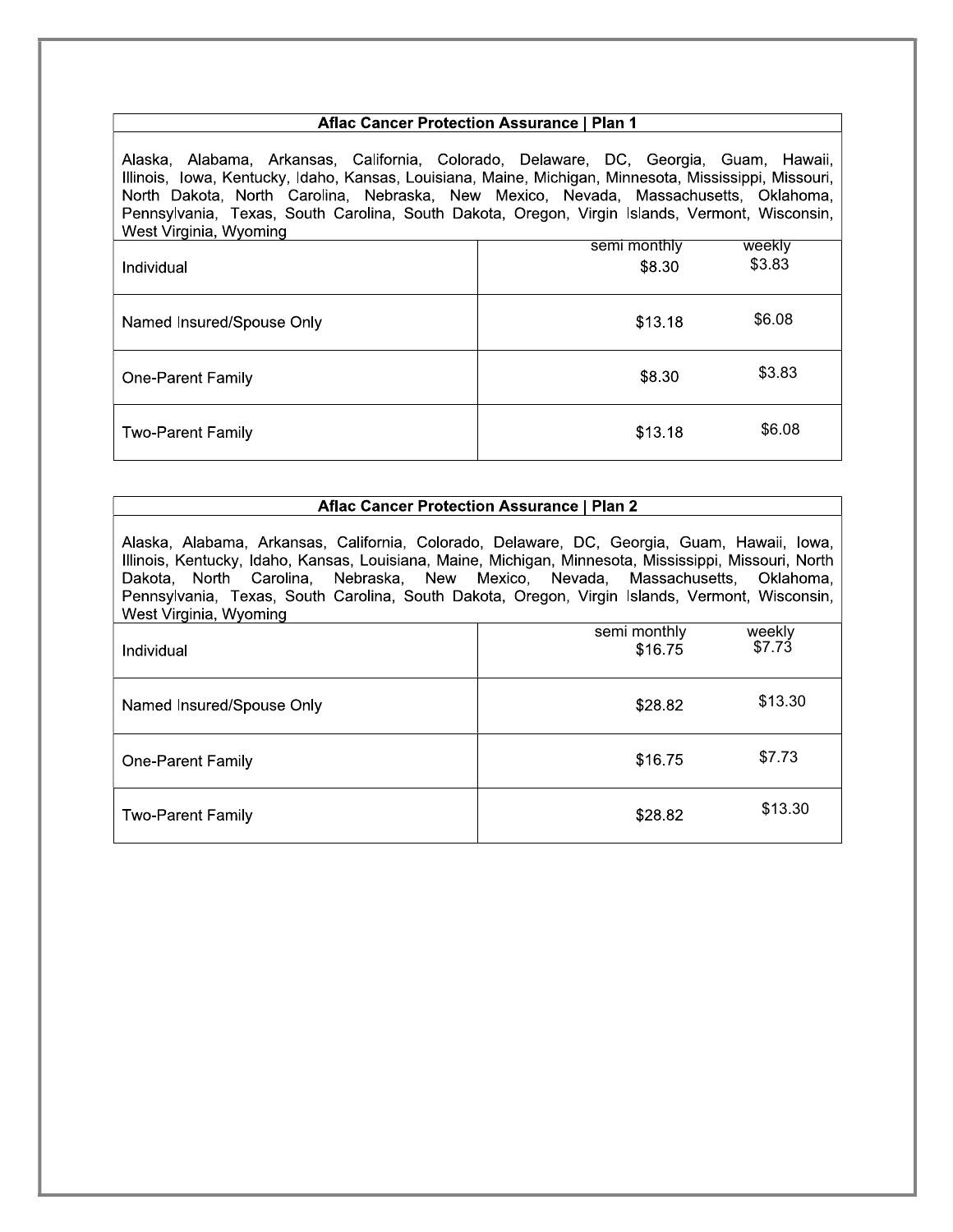| <b>Aflac Cancer Protection Assurance   Plan 1</b> |         |        |  |
|---------------------------------------------------|---------|--------|--|
| Tennessee<br>semi monthly<br>weekly               |         |        |  |
| Individual                                        | \$9.20  | 4.25   |  |
| Named Insured/Spouse Only                         | \$14.37 | \$6.63 |  |
| One-Parent Family                                 | \$9.20  | \$4.25 |  |
| <b>Two-Parent Family</b>                          | \$14.37 | \$6.63 |  |

| <b>Aflac Cancer Protection Assurance   Plan 2</b> |                           |         |
|---------------------------------------------------|---------------------------|---------|
|                                                   | Tennessee<br>semi monthly | weekly  |
| Individual                                        | \$17.66                   | \$8.15  |
| Named Insured/Spouse Only                         | \$30.06                   | \$13.87 |
| One-Parent Family                                 | \$17.66                   | \$8.15  |
| <b>Two-Parent Family</b>                          | \$30.06                   | \$13.87 |

| <b>Aflac Cancer Protection Assurance   Plan 1</b> |                         |        |
|---------------------------------------------------|-------------------------|--------|
|                                                   | Montana<br>semi monthly | weekly |
| Individual                                        | \$8.39                  | \$3.87 |
| Named Insured/Spouse Only                         | \$13.08                 | \$6.03 |
| One-Parent Family                                 | \$8.39                  | \$3.87 |
| <b>Two-Parent Family</b>                          | \$13.08                 | \$6.03 |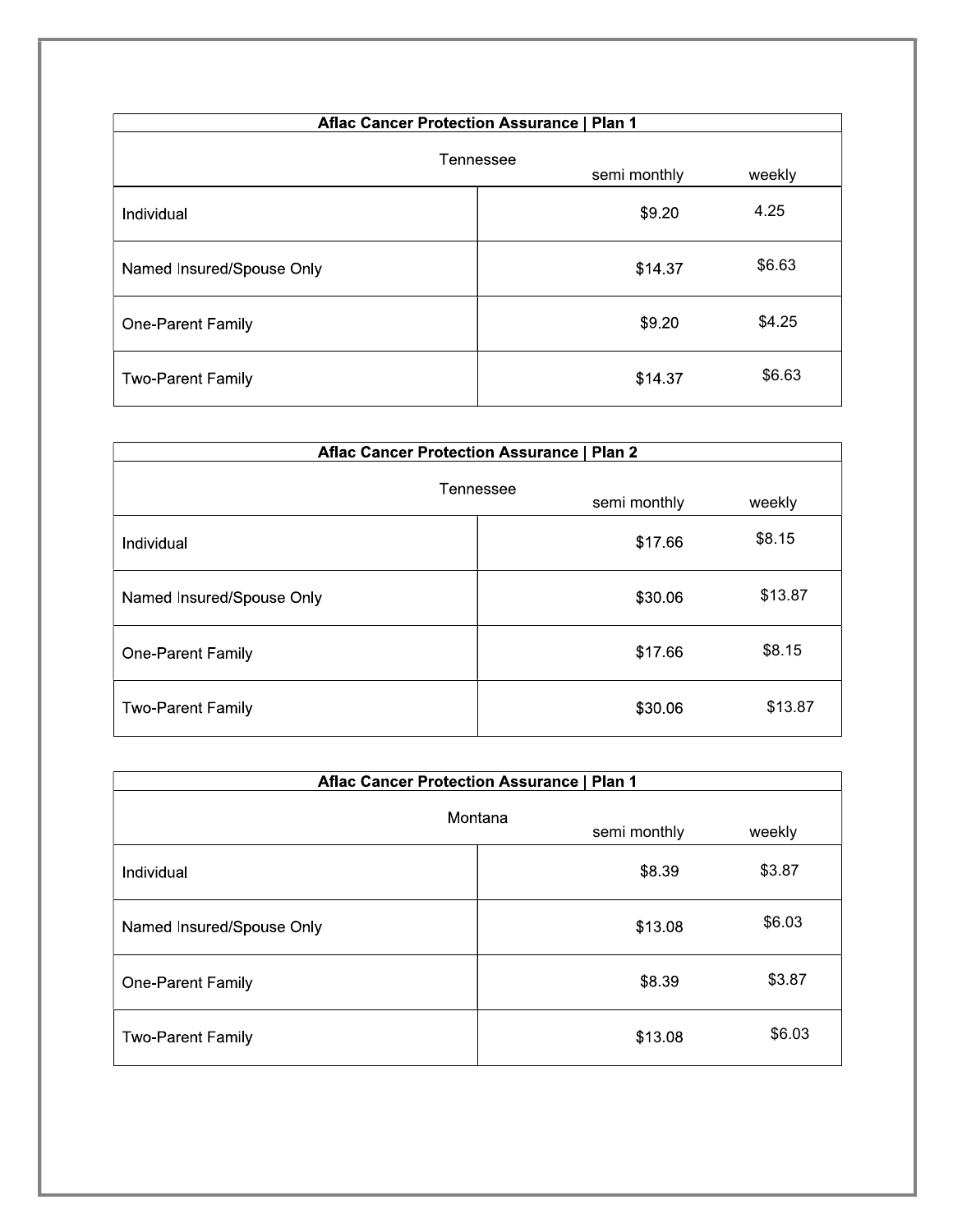| <b>Aflac Cancer Protection Assurance   Plan 2</b> |         |              |         |
|---------------------------------------------------|---------|--------------|---------|
|                                                   | Montana | semi monthly | weekly  |
| Individual                                        |         | \$16.94      | \$7.82  |
| Named Insured/Spouse Only                         |         | \$28.62      | \$13.21 |
| One-Parent Family                                 |         | \$16.94      | \$7.82  |
| <b>Two-Parent Family</b>                          |         | \$28.62      | \$13.21 |

| <b>Aflac Cancer Protection Assurance   Plan 1</b> |                                      |        |  |
|---------------------------------------------------|--------------------------------------|--------|--|
|                                                   | Connecticut and Utah<br>semi monthly | weekly |  |
| Individual                                        | \$8.82                               | \$4.07 |  |
| Named Insured/Spouse Only                         | \$14 52                              | \$6.70 |  |
| One-Parent Family                                 | \$8.82                               | \$4.07 |  |
| <b>Two-Parent Family</b>                          | \$14.52                              | \$6.70 |  |

| <b>Aflac Cancer Protection Assurance   Plan 2</b> |                                      |         |  |
|---------------------------------------------------|--------------------------------------|---------|--|
|                                                   | Connecticut and Utah<br>semi monthly | weekly  |  |
| Individual                                        | \$16.75                              | \$7.73  |  |
| Named Insured/Spouse Only                         | \$28.82                              | \$13.30 |  |
| One-Parent Family                                 | \$1675                               | \$7.73  |  |
| <b>Two-Parent Family</b>                          | \$28.82                              | \$13.30 |  |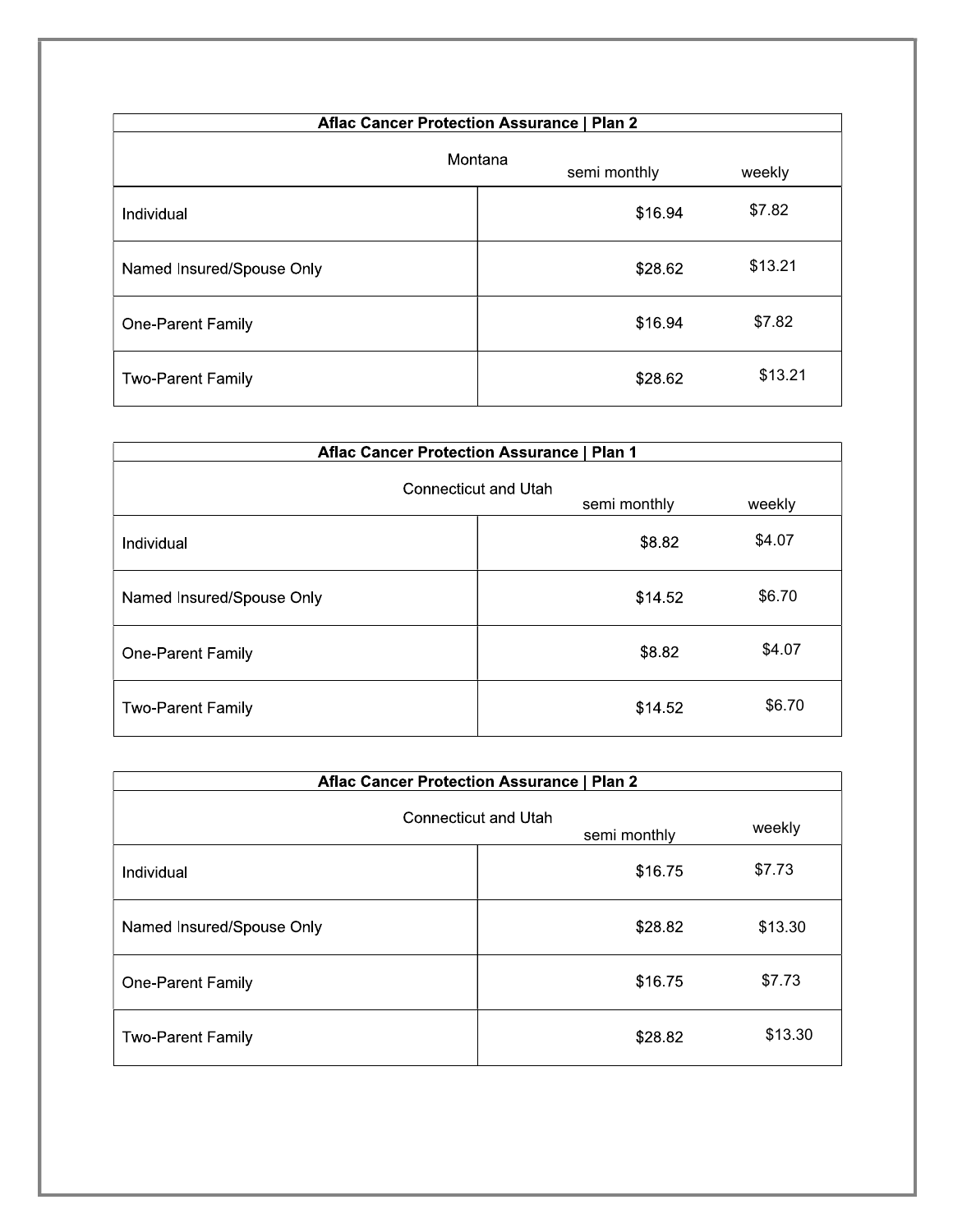| <b>Aflac Cancer Protection Assurance   Plan 1</b> |          |              |        |
|---------------------------------------------------|----------|--------------|--------|
|                                                   | Maryland | semi monthly | weekly |
| Individual                                        |          | \$8.71       | \$4.02 |
| Named Insured/Spouse Only                         |          | \$13.85      | \$6.39 |
| One-Parent Family                                 |          | \$8.71       | \$4.02 |
| <b>Two-Parent Family</b>                          |          | \$13.85      | \$6.39 |

| <b>Aflac Cancer Protection Assurance   Plan 2</b> |          |              |         |
|---------------------------------------------------|----------|--------------|---------|
|                                                   | Maryland | semi monthly | weekly  |
| Individual                                        |          | \$17.58      | \$8.11  |
| Named Insured/Spouse Only                         |          | \$30.30      | \$13.98 |
| One-Parent Family                                 |          | \$17.58      | \$8.11  |
| <b>Two-Parent Family</b>                          |          | \$30.30      | \$13.98 |

| <b>Aflac Cancer Protection Assurance   Plan 1</b> |         |              |        |
|---------------------------------------------------|---------|--------------|--------|
|                                                   | Florida | semi monthly | weekly |
| Individual                                        |         | \$9.05       | \$4.18 |
| Named Insured/Spouse Only                         |         | \$14 52      | \$6.70 |
| One-Parent Family                                 |         | \$9.05       | \$4.18 |
| <b>Two-Parent Family</b>                          |         | \$14.52      | \$6.70 |